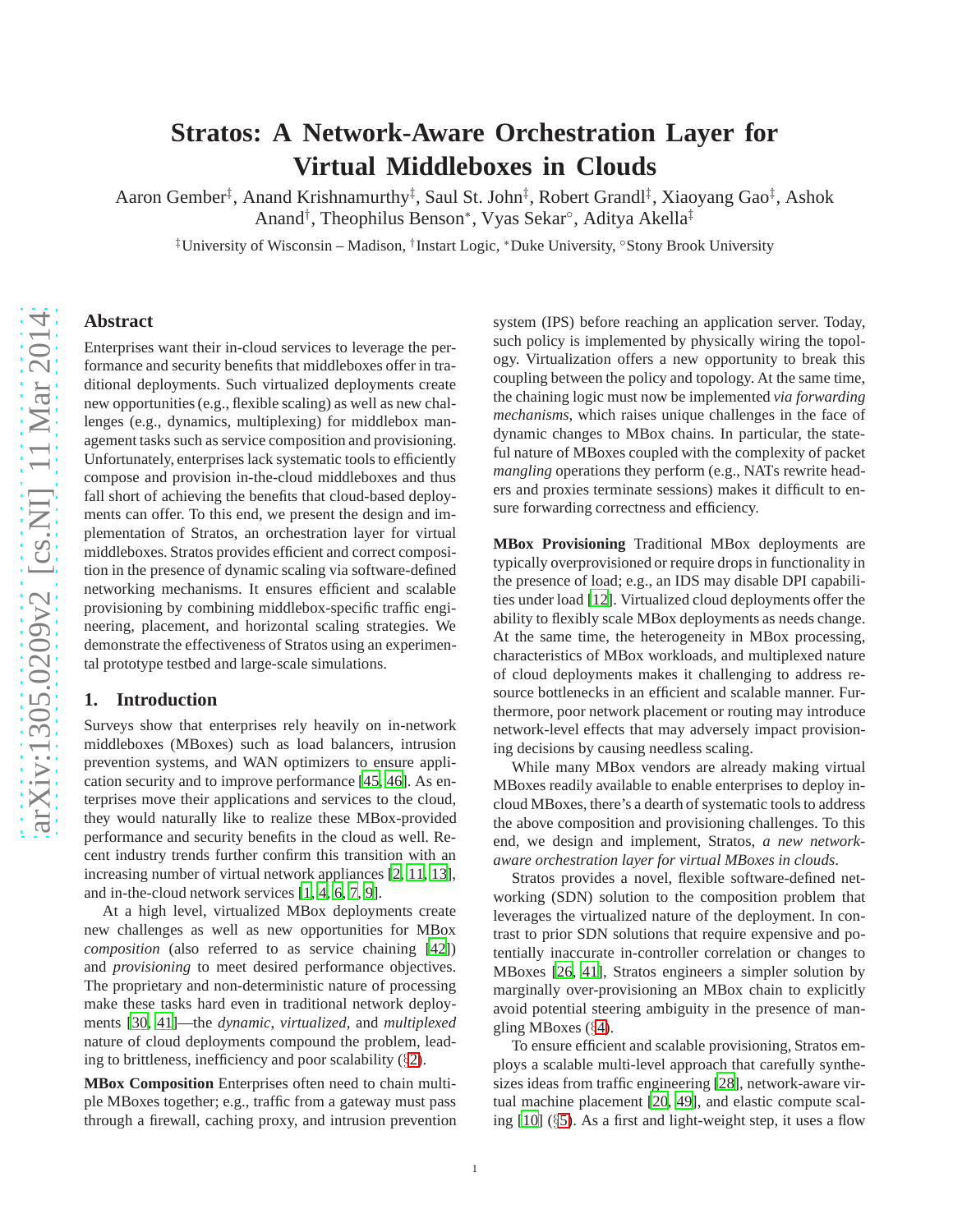distribution mechanism to address transient compute or network bottlenecks, without having to know the nature of the bottleneck itself. When this is insufficient, Stratos locates persistent compute or network bottlenecks, and applies progressively heavier techniques via network-aware horizontal scaling and migration. The techniques ensure that the network footprint of MBox chains is low, and compute resource utilization is maximized meeting our efficiency goals.

We have implemented a fully featured Stratos prototype  $(\approx)$ 12K lines of Java code), including a forwarding controller written as a FloodLight module [\[5\]](#page-12-14) and a stand-alone resource controller. We evaluate this prototype in a 36 machine testbed using a variety of MBox chains and synthetic request workloads. We also simulate Stratos to understand its properties at larger scale. We find that our composition mechanisms impose a 1ms overhead on the completion time per flow for each mangling MBox included in a chain. By construction, Stratos always maintains correct composition, whereas state-of-the-art techniques have  $\approx$ 19% error rate in the presence of mangling and dynamic provisioning [\[41](#page-13-3)]. Our provisioning mechanisms satisfy application objectives using up to one-third fewer resources and invoking up to one-third fewer heavy-weight operations for the scenarios we consider. Last, we show that Stratos's controllers can perform upwards of 50 provisioning operations per second; given that provisioning occurs on the order of tens of seconds, this is sufficient to support hundreds of tenants.

# <span id="page-1-0"></span>**2. Requirements and Related Work**

Our goal is to build a MBox orchestration system that enables cloud tenants to (1) *compose* rich, custom chains atop their MBox deployments. A chain is a sequence of MBoxes that process a given traffic subset: e.g., an enterprise may require traffic from a remote office to a company web server to pass through a firewall and caching proxy (chain 1), and traffic from home users to pass through a firewall, proxy, and intrusion prevention system (chain 2) (Figure [1\)](#page-1-1); and (2) automatically *provision* a suitable amount of resources for each chain to optimally serve tenants' workloads.

We argue that such a system must simultaneously meet the following requirements:

- **Correctness:** The physical realization of chains must correctly apply high level policies to traffic sub-streams.
- **Application-specific objectives and efficiency**: The system should enable tenants to use the minimal amount of resources necessary to realize application-specific service-level objectives (SLOs).
- **Scalability:** The system should scale to hundreds-tothousands of MBox chains from many tenants.

Meeting these requirements is challenging on four key fronts. (*i*) the *closed nature* of third-party MBoxes that makes it difficult to instrument them; (*ii*) *diversity*, both in the nature of actions applied to packet streams and in the amount of resources, such as CPU, memory, and network

<span id="page-1-1"></span>

**Figure 1: Example MBox deployment with two chains (shown in red/blue).**

<span id="page-1-2"></span>

**Figure 2: Interaction between the requirements for composition and provisioning and the challenges imposed by middleboxes and cloud deployments**

bandwidth, consumed during packet processing; (*iii*) the *shared nature* of cloud environments; and (*iv*) the *dynamicity* arising from tenant workload variations (and potential MBox migration).

Next, we explain how these factors make existing composition and provisioning solutions ineffective for meeting our requirements. In the interest of brevity, we highlight only salient aspects and summarize the interactions in Figure [2.](#page-1-2)

## <span id="page-1-3"></span>**2.1 Composition**

We first need a mechanism to enforce the appropriate steering of traffic subsets across a chain of MBoxes.

A steering mechanism must meet two high-level correctness requirements. First, at the granularity of an individual MBox, we note that many MBoxes are *stateful* and require both directions of TCP sessions for correct functionality. Thus, when a workload shift forces an *MBox deployment change* due to re-provisioning (§[2.2\)](#page-2-0), forwarding rules must be updated to preserve *flow affinity*. Second, at the granularity of an individual MBox chain, we need to ensure that a packet goes through the desired processing sequence. However, many MBoxes *mangle* packets by dynamically modifying packet fields; e.g., NATs rewrite headers and caching proxies terminate connections. Thus, the traffic steering rules must account for modifications to determine the next hop MBox for mangled packets.

Existing approaches to steering fail to address at least one of these requirements. Some techniques (e.g., PLayer [\[30\]](#page-12-8) and SIMPLE [\[41](#page-13-3)]) are designed for *static* MBox deployments. As such, they lack a nuanced approach for adjusting the fraction of traffic assigned to specific MBox instances. They simply re-divide the flow space among the available instances and replace existing steering rules; this may cause some currently active flows to switch instances and violate the affinity requirement (Table [1\)](#page-2-1). Other techniques (e.g.,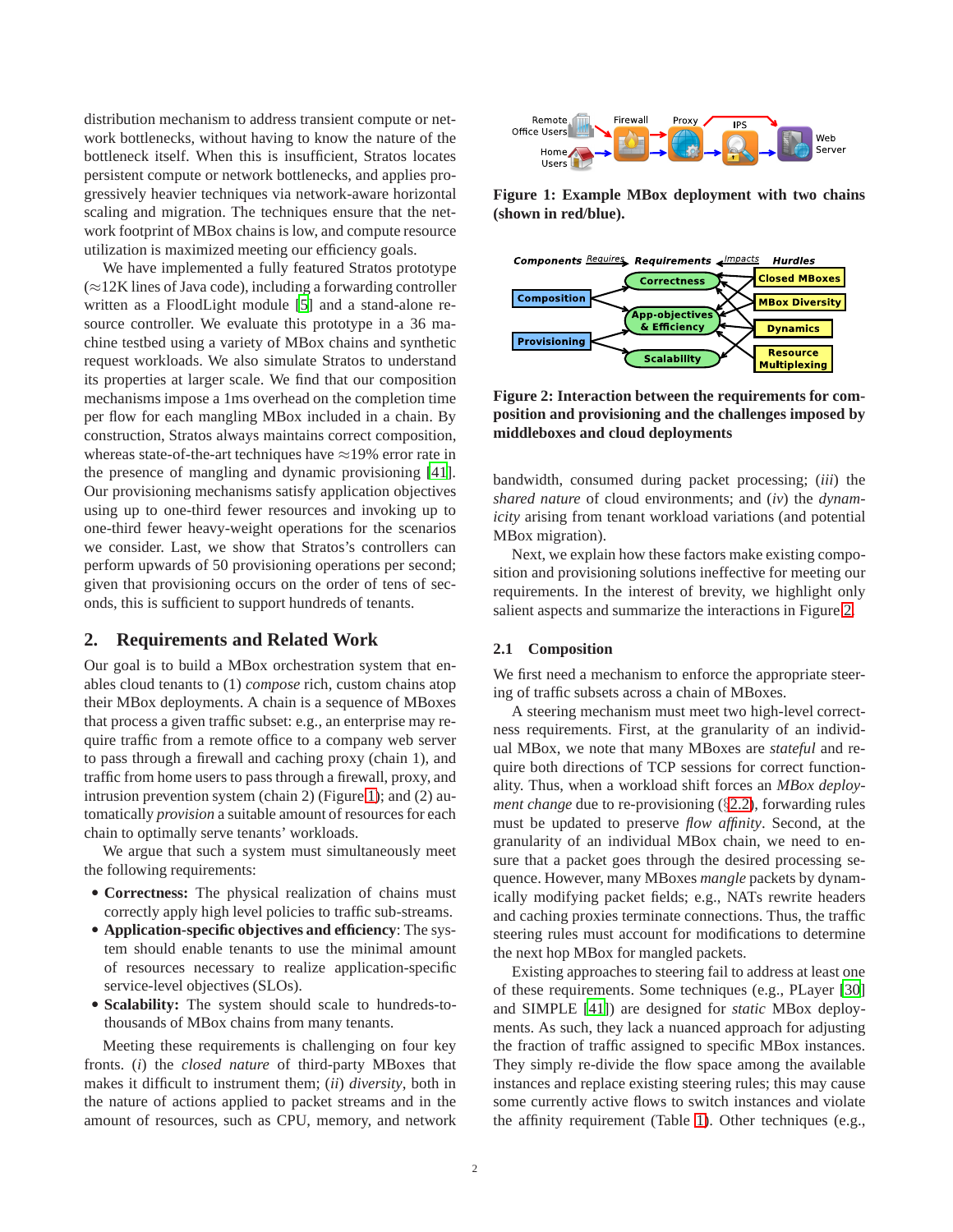<span id="page-2-1"></span>

|                       | <b>Handles</b>  | Maintains   No MBox   Minimal |                |              |
|-----------------------|-----------------|-------------------------------|----------------|--------------|
| <b>Framework</b>      | <b>Mangling</b> | <b>Affinity</b>               | <b>Changes</b> | <b>Rules</b> |
| PLayer [30]           |                 |                               |                |              |
| SIMPLE [41]           | $\approx$       |                               |                |              |
| Consistent $[43, 48]$ | X               |                               |                |              |
| Per-Flow Rules        | X               |                               |                |              |
| FlowTags [26]         |                 |                               | X              |              |
| SC Header [21, 42]    |                 |                               | X              |              |

# **Table 1: Comparison of existing approaches for middlebox composition.**

consistent updates [\[43,](#page-13-5) [48\]](#page-13-6) or using per-flow rules  $[22]$ <sup>[1](#page-2-2)</sup>) may be able to ensure that active flows maintain affinity; however, they do not account for mangling.

Tackling the mangling problem is specially difficult because MBoxes are closed and proprietary. Existing solutions fall into two categories: (*i*) use flow correlations to reverseengineer the mangling relationships (e.g., SIMPLE [\[41\]](#page-13-3)), or (*ii*) require MBoxes to add persistent network handles to packets (e.g., FlowTags [\[26](#page-12-10)] and service chaining headers [\[21](#page-12-15), [42](#page-13-2)]). The former is both expensive (requiring multiple packets to be sent to the controller) and error-prone (e.g., SIMPLE has 19% error), while the latter needs MBox modifications (Table [1\)](#page-2-1).

Efficiency implies minimal memory footprint in the switches and low latency overhead in the controller that manages switch forwarding rules. Existing solutions to this issue [\[48](#page-13-6), [50\]](#page-13-7) apply exclusively to simple routing and load balancing scenarios, and cannot accommodate mangling MBoxes and ensure affinity. As such, we need new schemes.

As we will see in §[4,](#page-3-0) Stratos leverages the virtualized deployment to engineer simpler more efficient solutions for both stateful forwarding and to handle mangling MBoxes.

## <span id="page-2-0"></span>**2.2 Provisioning**

Two related issues must be addressed to ensure that tenant applications meet their service-level objectives: (*i*) **detection** to determine where a resource bottleneck (or excess) exists in an MBox chain, and (*ii*) **provisioning** decisions on how/where resources need to be added (or removed) for the chain. At a high-level, existing approaches for detection can lead to inefficiency in the MBox context, and existing provisioning mechanisms can cause both inefficiency and scalability issues.

#### **2.2.1 Resource bottleneck detection**

A common approach (e.g., RightScale [\[10\]](#page-12-13)) is to monitor CPU and memory consumption on individual virtual machines (VMs) and launch additional VMs when some critical threshold is crossed. Unfortunately, the shared nature of clouds, and the unique and diverse resource profiles of MBoxes together cause this approach to both miss bottlenecks (impacting applications) and incorrectly infer bottlenecks (impacting efficiency). For instance, running multiple virtual MBoxes on the same host machine can lead to a memory cache bottleneck [\[23\]](#page-12-17). Unfortunately, existing approaches will not lead to an appropriate scale-out response in such cases, impacting application performance. Similarly, MBoxes that use polling to retrieve packets from the NIC will appear to consume 100% of the CPU regardless of the current traffic volume [\[24](#page-12-18)]. In such cases, existing approaches will cause spurious scale-out and reduce efficiency.

Furthermore, these approaches do not consider networklevel effects, which can lead to further impact on applications and inefficiency. Indeed, MBox deployments in clouds are often impacted by transient network problems that may cause application flows traversing MBoxes to get backlogged and/or timed-out [\[40](#page-13-8)]. Persistent network hotspots [\[19\]](#page-12-19) can have a similar effect. Thus, we may incorrectly conclude that the bottlenecks lie at MBoxes experiencing backlogs leading to ineffective scale-out response.

## **2.2.2 Provisioning decisions**

In a general setting, we can use one of three options to alleviate bottlenecks: (1) *horizontal scaling* to launch more instances based on resource consumption estimates [\[25\]](#page-12-20); (2) *migrate* instances to less loaded physical machines [\[49\]](#page-13-4); and (3) choose appropriate *placement* to avoid congested links (e.g., [\[18,](#page-12-21) [34](#page-12-22), [36,](#page-12-23) [47\]](#page-13-9)). Unfortunately, the dynamicity of clouds coupled with the varying resource consumption of some MBoxes renders existing techniques, and combinations thereof, inefficient and/or not scalable.

For instance, MBox resource consumption is quite diverse and workload dependent [\[27\]](#page-12-24). Thus, scaling based on specific resource indices may be inefficient and may not really improve end-to-end application performance. Similarly, the bandwidth consumption of MBoxes can vary with the traffic mix (e.g., the volume of traffic emitted by a WAN optimizer depends on how much the traffic is compressed [\[15\]](#page-12-25)) and data center workloads can vary on the order of tens of seconds to minutes [\[19](#page-12-19)], so placement decisions may only be optimal for a short period of time. Frequently invoking migration or scaling to accommodate these changes will result in over-allocation of compute resources. It will also introduce significant management overhead (for VM provisioning, virtual network set up, etc.) that can limit system scalability.

Thus, we need a systematic framework for resource provisioning that ensures MBox chain efficiency and system scalability in the face of MBox and cloud dynamics.

# **3. Stratos Overview**

Figure [3](#page-3-1) shows an overview of the Stratos system with the interfaces between the different components that we discuss briefly below. Stratos is a network-aware orchestration layer for virtual MBoxes in clouds. We synthesize novel ideas with

<span id="page-2-2"></span><sup>&</sup>lt;sup>1</sup>When a new flow starts, a central controller installs flow-specific rules along the entire path for an MBox chain.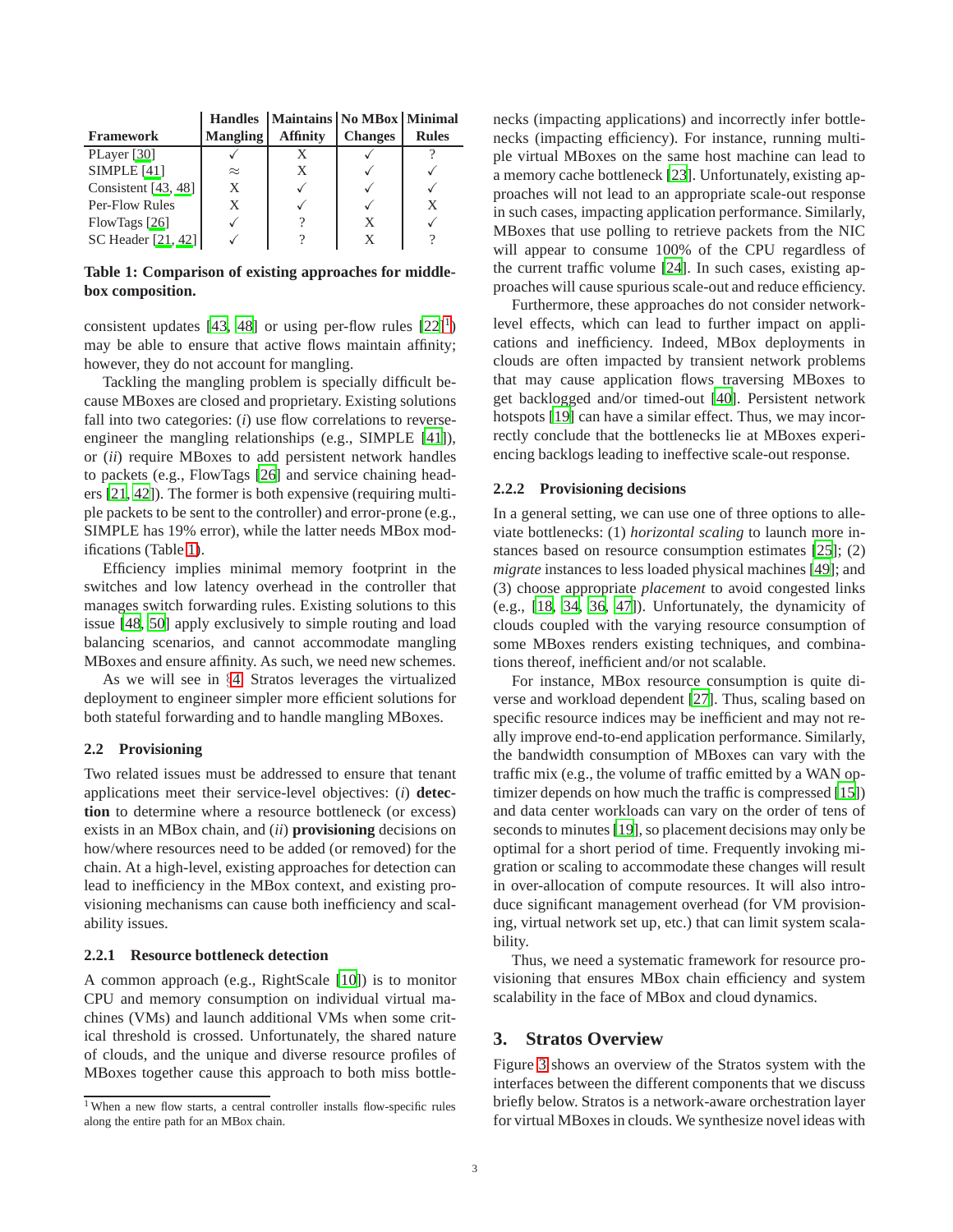<span id="page-3-1"></span>

**Figure 3: Stratos overview**

existing mechanisms to meet the provisioning and composition requirements discussed in §[2.](#page-1-0)

**Tenant Input.** Tenants provide a logical specification of their MBox chains, including the applications/users associated with each chain and the VM images to use for each MBox.

**Forwarding Controller.** The data plane, composed of virtual switches and tunnels, is programmed to forward traffic through MBox instances according to chain specifications and computed flow distributions. Stratos pre-processes the input chains to handle packet mangling. It carefully manages individual flows uses a combination of tag-based and perflow rules to ensure correctness and efficiency  $(\S 4)$  $(\S 4)$ . The forwarding controller also receives new provisioning strategies output by the resource controller (see below), and updates the data plane configuration to ensure correct composition during and after these dynamic provisioning decisions.

**Resource Controller.** Stratos uses end-to-end application performance as a common, resource-agnostic indicator of an MBox chain facing performance bottlenecks. It monitors application performance and receives resource statistics from the individual MBox and application VMs as well as network utilization statistics. Note that cloud providers already provide extensive APIs to export this monitoring information to tenants [\[1\]](#page-12-3). (As such, the design of such a monitoring infrastructure is outside the scope of this paper.)

It uses a combination of three mechanisms—flow distribution, horizontal scaling, and instance migration—applied at progressively coarser time-scales to identify and address bottlenecks in an efficient and scalable manner (§[5\)](#page-5-0). Intuitively, flow distribution rebalances the load at fine timescales to MBox replicas to address transient compute and network bottlenecks. This is lightweight and can be applied often and in parallel across many chains, aiding control plane scalability. Horizontal scaling eliminates persistent compute bottlenecks. Congestion-aware instance migration and horizontal scaling address persistent network bottlenecks. In both cases, scaled/migrated instances are provisioned in a network-aware fashion, and flow distribution is applied to improve efficiency.

In the next two sections, we present the detailed design of the Stratos forwarding and resource controllers.

# <span id="page-3-0"></span>**4. Stratos Forwarding Plane**

Our key insight to overcome the challenges discussed in §[2.1](#page-1-3) is that we can leverage unique features of the virtualized environment to engineer efficient composition approaches that handle mangling middleboxes and maintain affinity.

## <span id="page-3-3"></span>**4.1 Addressing MBox Mangling**

As discussed in §[2,](#page-1-0) mangling/connection terminating (M/CT) MBoxes interfere with the ability to correctly forward packets to the appropriate downstream MBoxes. First, the identifiers required for selecting the appropriate sequence of downstream MBoxes may be obscured by an M/CT MBox's packet modifications. Second, flow forwarding rules set up in switches downstream from an M/CT MBox will cease to be valid when packet headers change.

Stratos addresses the former issue by identifying potential sources of forwarding ambiguity in the set of logical chains C provided by a tenant and applying a correctnesspreserving transformation to generate a logically equivalent C' that is used for all subsequent forwarding decisions. The latter is addressed by logically dividing a chain c into subchains and installing per-flow forwarding rules for a particular subchain when the first packet of a flow is emitted by the first MBox in that subchain.

Prior to applying either mechanism, Stratos must identify the set of MBoxes in the  $C$  that are potential M/CT MBoxes using either:  $(1)$  operators' domain expertise<sup>[2](#page-3-2)</sup>, or  $(2)$  monitoring the ingress/egress traffic of each MBox and checking if the output packets fall in an expected region of the flow header space [\[31\]](#page-12-26).

**Correctness-Preserving Transformation.** Given the set of chains C, we can create a logical graph  $G = \langle V, E \rangle$ , where each  $v \in V$  is an MBox in a tenant specified logical deployment and an edge  $m \to m'$  exists if there is a chain c with the corresponding sequence. For each M/CT MBox  $m$ , we exhaustively enumerate all downstream paths in the graph G starting from  $m$ ; let this be  $downstream_m$ . Then, we create  $|downstream_m|$  *clones* of m with the clone  $m_i$  solely responsible for the  $i^{th}$  path in  $downstream_m$ . For example, in Figure [4\(a\),](#page-4-0) there are two downstream paths from the proxy; thus we create two copies of the proxy. The intuition here is that the appropriate path  $i$  for a packet emitted by  $m$  may be ambiguous due to packet changes made by  $m$ ; by explicitly allocating isolated instances  $m_i$  for each path i we avoid any confusion due to mangling. We rewrite each affected chain  $c \in C$  with the corresponding clone  $m_i$  instead of  $m$ , and add the rewritten chain to  $C'$ .

We acknowledge that this transformation potentially increases the number of MBox instances that need to be used: e.g., even if one proxy instance was sufficient to handle the traffic load for both chains, we would still need two clones—

<span id="page-3-2"></span><sup>2</sup> While prior work [\[30\]](#page-12-8) required a detailed model of M/CT MBoxes' mangling behavior, Stratos only requires operators to identify which MBoxes are M/CT MBoxes.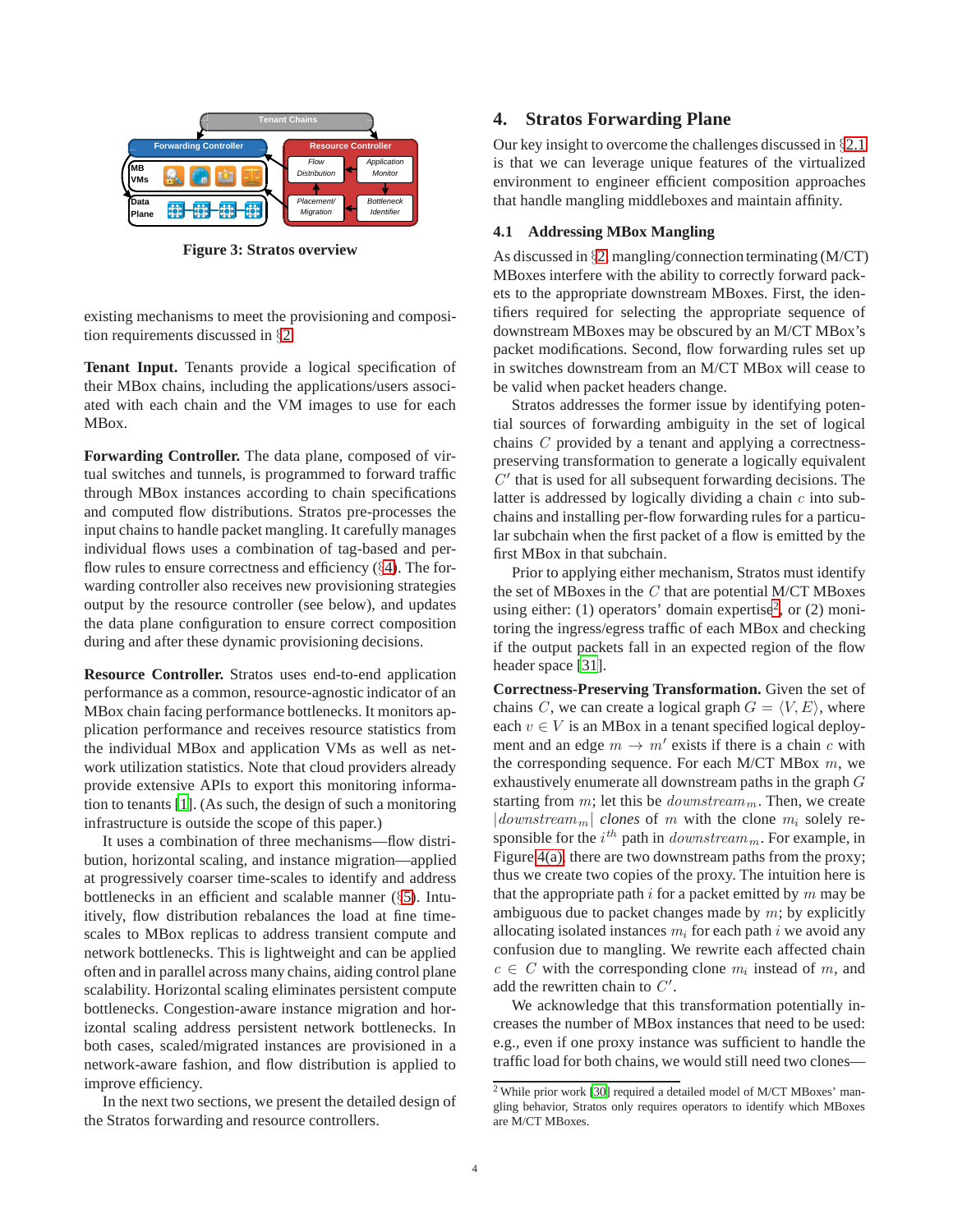<span id="page-4-0"></span>

<span id="page-4-1"></span>

(b) Paths and assigned tags for the blue chain

|        | $\frac{2}{\sqrt{2}}$ |
|--------|----------------------|
|        |                      |
| ケ<br>Ė |                      |
|        |                      |

**Proactive Rules**  $tag=1$ , in=2  $\rightarrow$  out:3  $tag=2$ , in=2 -> out:1  $tag=3$ , in=4 > out:5 tag=4, in=4  $\rightarrow$  out:3

#### **Reactive Rules**

src=clientA, dst=server, in=1 > tag:1, out:2 src=server, dst=clientA, in=3 > tag:2, out:2 src=proxy, dst=server, in=3 -> tag:3, out:4  $src = server$ , dst=proxy, in=5 > tag:4, out:4 src=clientB, dst=server, in=1 > tag:1, out:2 src=server, dst=clientB, in=3 > tag:2, out:2

(c) Proactive and reactive tag-based rules

<span id="page-4-2"></span>

**Additional Proactive Rules**  $tag=5$ , in=2 -> out:6  $tag=6$ , in=2 > out:1  $taa=7.$  in=4 -> out:5  $tag=8$ , in=4 > out:6

**Additional Reactive Rules** src=clientC, dst=server, in=1 -> tag:5, out:2

src=server, dst=clientC, in=6 -> tag:6, out:2  $src=proxv2$ , dst=server,  $in=6$  ->  $taa:7$ , out:4 src=server, dst=proxy2, in=5 > tag:8, out:4

<span id="page-4-4"></span>(d) Additional tag-based rules following provisioning

#### **Figure 4: Steps for forwarding plane setup**

that are then provisioned independently—to ensure correct composition. We believe that the simplicity and correctness guarantees made without modifying MBoxes, in contrast to prior solutions [\[26,](#page-12-10) [41\]](#page-13-3), makes this tradeoff worthwhile.

Setting up forwarding rules. Given C' and knowledge of M/CT MBoxes, we logically split each chain into one or more *subchains*, with M/CT MBoxes delineating the subchains: e.g., the black lines in Figure [4\(a\)](#page-4-0) indicate subchains. Conceptually, a subchain represents a logical segment where the packet traverses the network without modifications to packet header fields that uniquely identify a flow.

Stratos needs to reactively set up flow rules when a packet for a new flow is emitted by the first MBox (or client/server) in a subchain. The Stratos forwarding controller chooses one of the possible *instance paths* that implement this specific subchain—i.e., an instance path contains a particular instance of each MBox in the subchain. (The specific path will be chosen using weighted round-robin with the weights determined by Stratos' flow distribution module described in §[5.1.](#page-5-1)) The Stratos forwarding controller installs *exact match rules* in the virtual switches to which the MBox (and client/server) instances in the path are connected; the virtual switches themselves are connected by tunnels. Stratos also installs flow rules for the reverse flow in order to maintain the flow affinity.

# **4.2 Maintaining Efficiency and Scalability**

The above approach guarantees correctness in the face of mangling. However, we can further optimize rule installation both in terms of the number of rules required and the imposed load on the controller. The main insight here is that we can proactively install forwarding rules in virtual switches to forward traffic *within each subchain* using rules that forward on the basis of *tags* included in packet headers. Tags are set at the first instance of each subchain by reactive rules, as described above.

Using tag-based rules (versus per-flow rules) for forwarding within subchains reduces the total number of rules installed in virtual switches, leading to faster matching and forwarding of packets [\[37\]](#page-12-27). Additionally, proactively installing some rules reduces the number of rules the Stratos forwarding controller must install when new flows arrive, enabling fast forwarding and controller scalability. We quantitatively show these performance benefits in §[7.2.](#page-8-0)

Initially there is only one instance of each MBox in a subchain, and thus only one possible instance path. We assign two tags to this path, one for the forward direction and one for the reverse: e.g., Figure [4\(b\)](#page-4-1) shows the paths and tags for the two subchains associated with the blue chain. A tag should uniquely identify both a subchain and a direction, so each tenant has a single tagspace.

Stratos installs wildcard rules that match both the forward (or reverse) tag and the virtual switch port of the prior MBox instance and output packets to the virtual switch port for the next MBox instance on the forward (or reverse) path: e.g., Figure [4\(c\)](#page-4-2) shows the rules for the blue chain. Per-flow rules are reactively installed as described in §[4.1,](#page-3-3) but only at the first element in each sub-chain on the forward and reverse paths.

In our prototype, we place tags in the type-of-service field in the IP header, limiting us to 64 unique paths across all of a tenant's subchains; recent IETF drafts suggest adding a special header in which such a tag could be stored [\[21,](#page-12-15) [42](#page-13-2)].<sup>[3](#page-4-3)</sup>

# **4.3 Affinity in Face of Dynamics**

As additional MBox instances are provisioned, there become more possible paths for a subchain. Stratos allocates new forward and reverse tags just for the new paths, and installs the corresponding rules. The tags and forwarding rules for existing paths remain unchanged to ensure all packets of a flow traverse the same set of MBox instances in both directions; this is important for ensuring stateful MBoxes operate correctly. Figure [4\(d\)](#page-4-4) shows the additional rules that would be installed if the proxy was horizontally scaled; the rules shown in Figure [4\(c\)](#page-4-2) remain untouched.

<span id="page-4-3"></span> $3$  We assume the MBoxes do not modify these tag header bits, otherwise they would be treated as mangling MBoxes.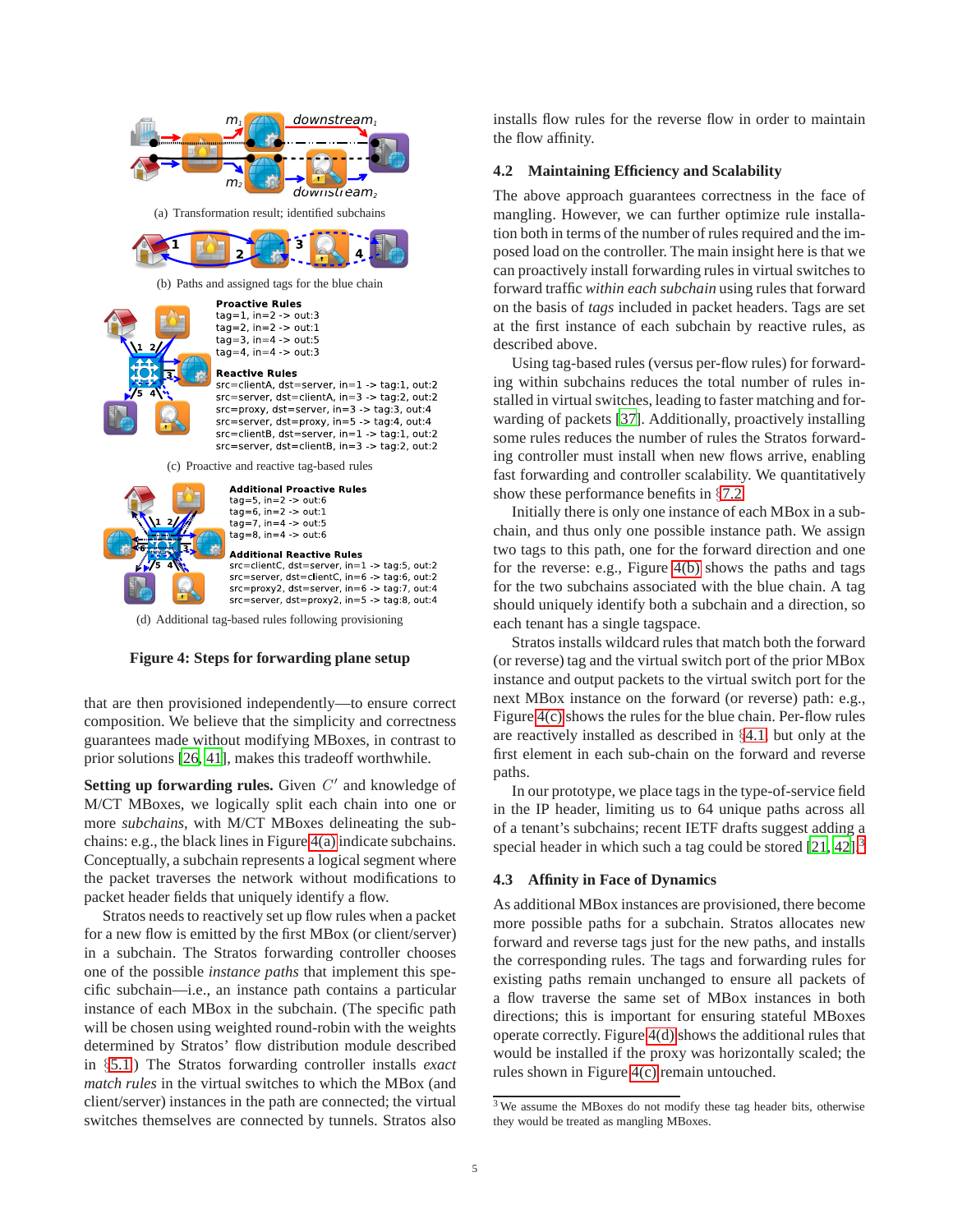# <span id="page-5-0"></span>**5. Provisioning**

Stratos' network-aware control plane closely manages chain performance to satisfy application SLOs. In order to balance the two requirements of *efficiency* (i.e., use minimal resources for each MBox chain while meeting application objectives) and scalability (i.e., time/overhead of reconfiguration), we use the following multi-stage approach (Figure [5\)](#page-5-2):

<span id="page-5-2"></span>

## **Figure 5: Process for detecting and addressing resource bottlenecks**

- 1. To determine the existence of a bottleneck, Stratos leverages end-to-end application-specific metrics, as suggested by some prior approaches [\[17,](#page-12-28) [49\]](#page-13-4). Ultimately, these are the true indicators of whether the chain is in need of extra resources; they can detect chain performance issues arising from fine-grained workload variations.
- 2. Given that the most common situation is for MBox chains to face transient compute or network bottlenecks, we design a light-weight flow distribution scheme - that can be invoked often without impacting scalability - to address such bottlenecks. The scheme does not need to know the nature of the bottleneck to address it – whether compute or network, or even whether transient or persistent. It does not add new compute resources focusing instead on using them more efficiently  $(\S 5.1)$  $(\S 5.1)$ .

When this scheme fails, we identify if this persistent is a compute or network bottleneck before taking appropriate measures.

- 3. We synthesize a suite of techniques to identify persistent compute bottlenecks. Each bottlenecked MBox is horizontally scaled by the minimal number of extra instances necessary  $(\S 5.2.1)$  $(\S 5.2.1)$ .
- 4. We use light-weight passive monitoring to identify persistent network bottlenecks. Since addressing such bottlenecks can be tricky, we use a multi-pronged approach to ensure scalability. We first attempt to migrate instances in an inverse congestion-sorted order. If this does not help, we horizontally scale instances affected most by network congestion (§[5.2.2\)](#page-6-1).
- 5. When #2 and #3 fail, we fall back to horizontally scaling all MBoxes by a fixed amount. In #3, #4, and #5 above, we directly monitor application level metrics to identify if our decisions were effective, and we employ network-aware placement and re-invoke flow distribution so that the scaled/migrated instances are used in the most efficient fashion.

Thus, our careful design systematically and accurately, addresses performance bottlenecks, and ensures efficient and scalable operation.

# <span id="page-5-1"></span>**5.1 Flow Distribution**

Flow distribution adjusts the fraction of flows assigned to a specific set of MBox instances so as to: (*i*) balance load on MBox instances to accommodate variations in the rates, sizes, and types of flows traversing the chain [\[25](#page-12-20)] and (*ii*) control transient network congestion from changing load on network links [\[19](#page-12-19)].

We cast this problem as a linear program  $(LP)$ . Let  $c$  denote a specific chain and  $|c|$  denote the number of MBoxes in that chain. The MBox (e.g., caching proxy, IPS) at position j in the chain c is denoted by  $c[j]$ .  $M_{c[j]}$  is the set of instances of MBox  $c[j]$ ; we use  $i \in M_{c[j]}$  to specify that i is an instance of this MBox.  $V_c$  denotes the total volume (bytes) of traffic that must traverse chain  $c$ ; we discuss in §[5.4](#page-7-0) how we determine the value of  $V_c$ .

Our goal is to split the traffic across the instances of each MBox such that: (a) the processing responsibilities are distributed roughly equally across them, and (b) the aggregate network footprint is minimized. In contrast with prior works that focus on equalizing MBox load [\[28,](#page-12-11) [41,](#page-13-3) [44](#page-13-10)], our formulation has the benefit of eliminating (or reducing) compute *and* network bottlenecks, and reducing the likelihood of them occurring in the future.

We need to determine how the traffic is routed between different MBox instances. Let  $f(c, i, i^{'})$  denote the volume of traffic in chain  $c$  being routed from MBox instance  $i$  to MBox instance  $i'$ . As a special case,  $f(c, i)$  denotes traffic steered to the first MBox in a chain from a source element.<sup>[4](#page-5-3)</sup>

 $Cost(i \rightarrow i')$  denotes the network-level cost between two instances. In the simplest case, this is a binary variable— 1 if the two MBox instances are on machines in different racks and 0 otherwise. We capture current available bandwidth: Let r denote a specific rack, and  $i \in r$  indicate that  $i$  is located in that rack. The current bandwidth available between two racks r and r' is denoted by  $b(r, r')$ . §[5.4](#page-7-0) describes how we measure available bandwidth in a scalable fashion.

**LP Formulation.** Figure [6](#page-6-2) formalizes the flow distribution problem that Stratos solves. Eq [\(1\)](#page-6-3) captures the networkwide footprint of routing traffic between instances of the  $j<sup>th</sup>$ MBox in a chain to the  $j + 1<sup>th</sup>$  MBox in that chain. For completeness, we consider all possible combinations of routing traffic from one instance to another. In practice, the optimization will prefer combinations that have low footprints.

Eq [\(2\)](#page-6-4) models a byte conservation principle. For each chain and for each MBox in the chain, the volume of traffic entering the MBox has to be equal to the volume exiting it. However, since MBoxes may change the aggregate volume (e.g., a WAN optimizer may compress traffic), we consider a generalized notion of conservation that takes into account a gain/drop factor  $\gamma(c, j)$ : i.e., the ratio of ingress-to-egress

<span id="page-5-3"></span><sup>4</sup> For clarity, we focus only on the forward direction of the chain.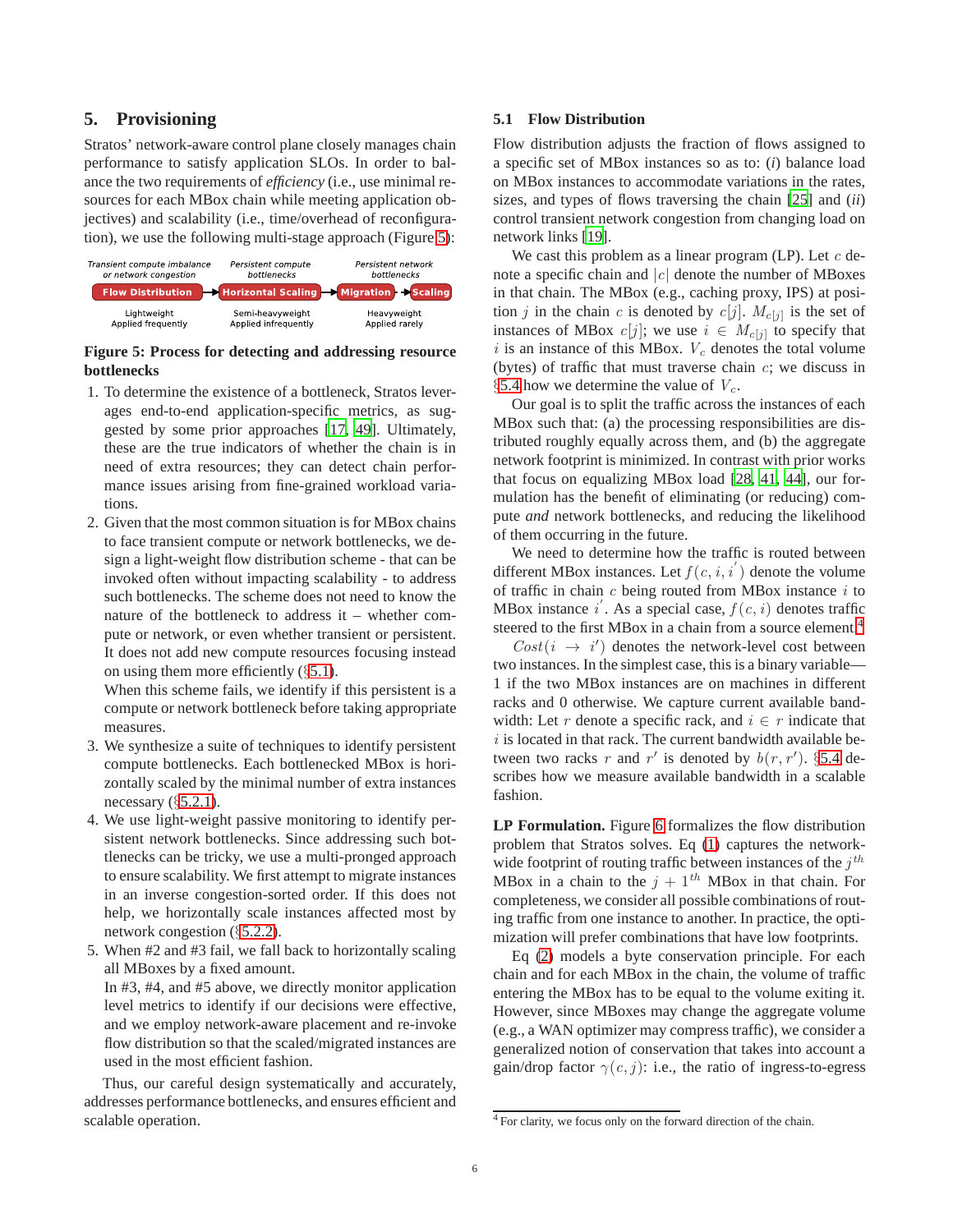<span id="page-6-2"></span>Minimize  
\n
$$
\sum_{c} \sum_{j=1}^{|c|-1} \sum_{\substack{i, i', s, t \\ i \in M_{c}[j] \text{ if } i' \in M_{c}[j+1]}} \text{Cost}(i, i') \times f(c, i, i') \qquad (1)
$$
\nsubject to  
\n
$$
\forall i, \forall c, s.t. i \in M_{c}[j] \& j > 1:
$$
\n
$$
\sum_{i': i' \in M_{c}[j-1]} f(c, i', i) = \sum_{i': i' \in M_{c}[j+1]} f(c, i, i') \times \gamma(c, j) \qquad (2)
$$
\n
$$
\forall c: \sum_{i:i \in M_{c}[1]} f(c, i) = V_c \qquad (3)
$$
\n
$$
\forall r, r': \sum_{c} \sum_{\substack{i, i', s, t \\ i \in r; i' \in r'}} f(c, i, i') \leq b(r, r') \qquad (4)
$$
\n
$$
\forall i: \sum_{c:i \in M_{c}[j] \text{ if } j \neq 1} \sum_{i': i' \in M_{c}[j-1]} f(c, i', i)
$$
\n
$$
\sum_{c:i \in M_{c}[j] \text{ if } j \neq 1} V_c \qquad \text{for } i' \qquad (5)
$$

$$
+\sum_{c:i\in M_c[1]}f(c,i)\approx\sum_{c:i\in c;i\in M_c[j]} \frac{V_c}{|M_c[j]|} \times \Pi_{l=1}^j \gamma(c,l) \qquad (5)
$$

**Figure 6: LP formulation for the flow distribution problem.** The  $\approx$  **term in the last equation simply represents that we have some leeway in allowing the load to be within 10–20% of the mean.**

traffic at the position  $j$  for the chain  $c$ . Stratos computes these ratios based on virtual switch port statistics (§[5.4\)](#page-7-0).

We also need to ensure that each chain's aggregate traffic will be processed; we also model this coverage constraint in Eq [\(3\)](#page-6-5). We also need to ensure that total chain traffic across any two racks does not exceed the available bandwidth between the two racks; we model this bandwidth constraint in Eq [\(4\)](#page-6-6). Finally, we use a general notion of load balancing where we can allow for some leeway; say within 10-20% of the targeted average load (Eq [\(5\)](#page-6-7)).

# **5.2 Identifying and Addressing Bottlenecks**

There are cases when flow distribution will be insufficient to improve end-to-end performance: e.g., when all instances of an MBox, or all paths to those instances, are heavily loaded, or when network/MBox loads are such than a redistribution is simply infeasible. In such cases, Stratos is forced to identify the type of bottleneck (compute or network) that exists and address it. To overcome the challenges outlined in §[2,](#page-1-0) we adopt decouple the actions for dealing with the two types of bottlenecks: we focus on addressing compute bottlenecks first, followed by network bottlenecks.

## <span id="page-6-0"></span>**5.2.1 Compute Bottlenecks**

Stratos leverages a combination of host-level and per-packet metrics to determine whether a compute bottleneck exists, and for which MBoxes. Host-level metrics are used by existing scaling frameworks because these can be easily gathered from VMs [\[10,](#page-12-13) [49\]](#page-13-4). In addition to the host-level metrics, we rely on the packet processing time as it can capture *any* compute-related bottleneck, including CPU, memory space/bandwidth, cache contention [\[23\]](#page-12-17), and disk or network I/O.[5](#page-6-8)

<span id="page-6-4"></span><span id="page-6-3"></span>Stratos declares an MBox instance to be bottlenecked if either: (*i*) average per-packet processing time increased by at least a factor  $\delta$  over a time window, or (*ii*) CPU or memory utilization exceeds a threshold  $\alpha$  and has increased by at least a factor  $\beta$  over a sliding time window.<sup>[6](#page-6-9)</sup> We select these thresholds heuristically based on observing middlebox behaviors in controlled settings and varying the offered load. §[5.4](#page-7-0) discusses a scalable approach for gathering these metrics.

<span id="page-6-7"></span><span id="page-6-6"></span><span id="page-6-5"></span>**Horizontal Scaling.** When compute bottlenecks are identified, Stratos horizontally scales each bottlenecked MBox and adds more such instances of. (Our current implementation increases only one instance at a time to avoid overprovisioning, but we could consider batched increments as well.) Crucially, these instances must be launched on machines that have, and likely will continue to have, high available bandwidth to instances of other MBoxes in the chain. This helps maximize the extent to which the new resources are utilized and minimizes the need to perform migration (which can hurt scalability) or further scaling (which can hurt efficiency) in the future.

We use a network-aware placement heuristic similar to CloudNaaS [\[20\]](#page-12-12): We try to place a new MBox instance in the same rack as instances of the neighboring MBoxes (or clients/servers) in the chain; if the racks are full, we try racks that are two hops away, before considering any rack. For each candidate rack, we calculate the flow distribution  $(\S 5.1)$  $(\S 5.1)$ as if the new instance was placed there, and we choose the rack that results in the best objective value (i.e., minimizes the volume of inter-rack traffic).

A bottleneck at one MBox in a chain may mask bottlenecks at other MBoxes in the chain: e.g., a bottleneck at the proxy in Figure [1](#page-1-1) will limit the load on the IPS; when the proxy bottleneck is resolved, load on the IPS will increase and it may become bottlenecked. Thus, we look for compute bottlenecks multiple times and perform scaling until no MBoxes in a chain exhibit the conditions discussed above.

#### <span id="page-6-1"></span>**5.2.2 Network Bottlenecks**

Network bottlenecks may arise at any of the physical links that form the underlay for the virtual links (VLs) connecting neighboring MBox instances (i.e., the link from  $i \in M_{c}[j]$ to  $i' \in M_{c[j\pm 1]}$ ). Using active probing to measure VLs<sup>3</sup> available bandwidth is not scalable: probing must occur (semi-)serially to avoid measurement interference caused by multiple VLs sharing the same underlying physical link(s). Hence, Stratos detects bottlenecked VLs by pas-

<span id="page-6-8"></span><sup>5</sup> This may not apply to MBoxes that do not follow a "one packet in, one packet out" convention (e.g., a WAN optimizer), and in these cases we can only use traditional CPU and memory utilization metrics.

<span id="page-6-9"></span><sup>6</sup> The increase factor avoids constant scaling of MBoxes which use polling.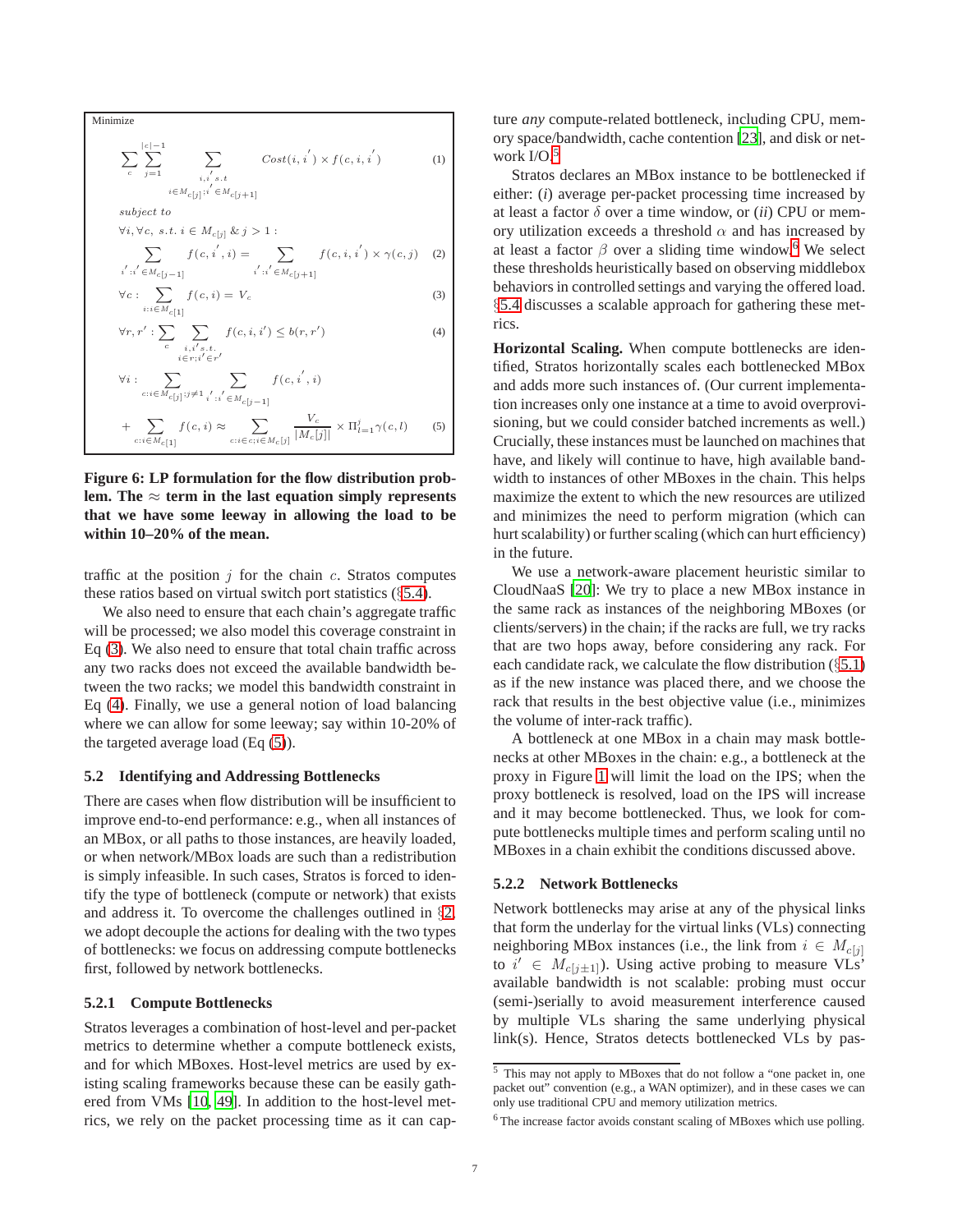sively monitoring the individual physical links that underly VLs. This requires gathering metrics from all physical network switches and identifying the physical links (e.g., using traceroute<sup>[7](#page-7-1)</sup>) that form each VL; these tasks can easily be parallelized, as described in §[5.4.](#page-7-0) A VL is bottlenecked when the minimum available bandwidth across the physical links that form the VL is less than a threshold  $\delta$ .

**Instance Migration.** When a network bottleneck is identified, Stratos migrates affected MBox instances to less congested network locations. Since migrations are costly operations—involving, in our prototype, the instantiation of a new MBox instance with a more optimal placement and the termination of the instance affected by the network bottleneck(s)—performing the minimum number of migrations is crucial to maintaining system scalability. For this reason, Stratos first migrates MBox instances with the highest number of incident congested VLs and measures the migration's impact on end-to-end application performance before performing additional migrations. An MBox instance's new location is selected using the placement heuristic de-scribed in §[5.2.1,](#page-6-0) with the added requirement that the available bandwidth between the MBox instance being migrated  $(i \in M_{c[j]})$  and the instances of neighboring MBoxes in the chain  $(i' \in M_{c[j\pm 1]})$  must be greater than the current bandwidth consumed by i times some factor  $\rho$ .

In some cases, the network bottleneck(s) impacting an MBox instance may arise predominantly due to heavy traffic involving the instance itself (e.g., bandwidth needs may outstrip compute needs [\[27\]](#page-12-24)). In these cases, and cases where all portions of the cloud network are congested, the networkaware placement routine will not yield a feasible solution. We address this situation by horizontally scaling the instance using the technique described in §[5.2.1.](#page-6-0) This causes chain traffic to be spread among more MBox instances, reducing the network bandwidth needed by an individual instance and eliminating any network bottlenecks. It also causes underutilization of compute resources on the affected instance(s), which reduces efficiency.

## **5.3 De-provisioning**

To maintain efficiency, Stratos also eliminates excess compute resources. Excesses are identified by looking for MBox instances whose average per-packet processing time has dropped by at least a factor  $\delta'$  over a time window. To avoid sudden violations of application SLOs, supposedly unneeded MBox instances are removed from service (but not yet destroyed) one at a time; flow distribution  $(\S 5.1)$  $(\S 5.1)$  is invoked to rebalance load among the remaining instances. If the SLOs of *all* applications associated with the MBox chain are satisfied, then the instance is marked for permanent removal; otherwise, the instance is immediately restored to service (using the old flow distribution values). An instance is fully destroyed only after all flows traversing it have finished (or timed-out).

## <span id="page-7-0"></span>**5.4 Data Collection**

The Stratos resource controller relies on many metrics when making provisioning decisions, but all of the metrics can be gathered in a scalable fashion by leveraging distributed monitoring agents and a centralized object store (e.g., [\[35\]](#page-12-29)). Most applications already log end-to-end performance measures for other purposes; this can simply also be reported to Stratos. The volume of traffic traversing an MBox chain and the gain/drop factor and average per-packet processing time of MBoxes in the chain can be captured by querying the port statistics from each virtual switch. An agent running on each machine can perform such queries, as well as report VMs' CPU and memory utilization. Lastly, a collection of sensors can poll port statistics from physical switches using SNMP.

# <span id="page-7-2"></span>**6. Implementation**

We have implemented a full featured Stratos prototype consisting of several components (Figure [7\)](#page-8-1). Stratos' modular design makes it easy to scale individual components as the number of tenants and the size of the cloud increases.

**Forwarding Controller and Data Plane.** The Stratos data plane is a configurable overlay network realized through packet encapsulation and SDN-enabled software switches. Each machine runs an Open vSwitch [\[8](#page-12-30)] bridge to which the virtual NICs for the VMs running on the machine are connected. The *network manager* establishes a full mesh of VXLAN tunnels for each tenant, connecting the vSwitches to which a tenant's VMs are connected.

The forwarding controller is implemented as a module  $(\approx 2400$  lines of Java code) running atop the Floodlight OpenFlow Controller [\[5](#page-12-14)]. Floodlight handles communication with the vSwitches, and the forwarding module interfaces with the resource controller and network manager using Java Remote Method Invocation (RMI).

**Resource Controller.** The *chain manager* (≈6000 lines of Java) forms the core of the resource controller. It monitors the performance of tenant applications (through queries to the *metric datastore*) and executes the provisioning process (Figure [5\)](#page-5-2) when SLO thresholds are crossed. Flow distribution is computed using CPLEX [\[3\]](#page-12-31) and applied by the *forwarding controller*; scaling and migration decisions are applied by the *placement manager* ( $\approx$  3300 lines of Java). When placement decisions are made, the *compute manager* communicates with the Xen [\[14\]](#page-12-32) hypervisor to launch VMs.

The metrics required for provisioning decisions reside in the *metric datastore*, currently a simple in-memory data store written in Java. A *VM monitor* runs on each machine and reports the CPU, memory, and network metrics for running VMs based on output from Xen. The *network monitor* queries port statistics from physical switches using SNMP and reports current utilization for each physical link.

<span id="page-7-1"></span><sup>7</sup> Multipath routing (e.g., ECMP) based on layer 4 headers may interfere with our ability to do so; we leave this as an issue for future work.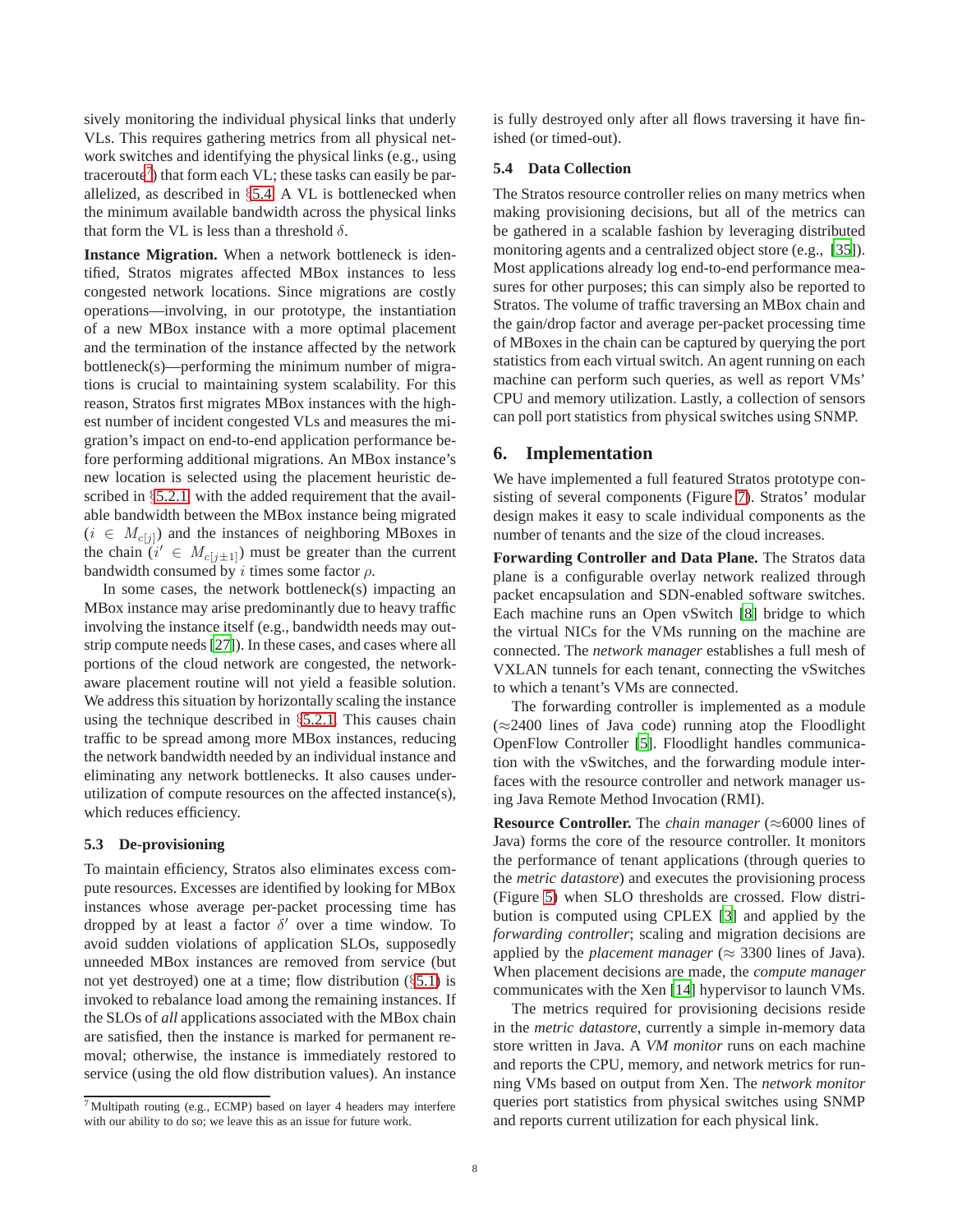<span id="page-8-1"></span>

**Figure 7: Stratos prototype implementation**

<span id="page-8-3"></span>

**Figure 8: Initial instance placement and background traffic patterns for provisioning evaluation**

# **7. Evaluation**

We use a combination of testbed  $(\S7.1)$  $(\S7.1)$  and simulation experiments to evaluate Stratos' ability to satisfy our key requirements (§[2\)](#page-1-0):

- First, we examine the ability of the Stratos forwarding plane to correctly and efficiently realize complex MBox chains in the presence of dynamics. (§[7.2.](#page-8-0))
- Second, we measure how adequately and efficiently Stratos' provisioning mechanisms satisfy application objectives, highlighting how key aspects of our provisioning process contribute to the observed outcomes. (§[7.3.](#page-9-0))
- Last, we establish the scalability of Stratos' forwarding and resource controllers. (§[7.4.](#page-11-0))

#### <span id="page-8-2"></span>**7.1 Testbed Setup**

The majority of our evaluation is conducted in a small cloud testbed. The testbed consists of 36 machines (quad-core 2.4GHz, 2.67GHz, or 2.8GHz CPU and 8GB RAM) deployed uniformly across 12 racks. Each machine, running Xen and Open vSwitch, has 3 VM slots. The racks are connected in a simple tree topology with 12 top-of-rack (ToR) switches, 3 aggregation switches, and 1 core switch.

We run a variety of MBoxes, including an IPS (Suricata [\[13\]](#page-12-2)), redundancy eliminator (SmartRE [\[16\]](#page-12-33)), and two synthetic Click-based [\[32](#page-12-34)] MBoxes: *passthrough* forwards packets unmodified, and *mangler* rewrites packets' source IP (in the forward direction) and destination IP (in the reverse). We also run Apache web server and a custom workload generator. The workload generator runs 8 client threads that draw tokens from a bucket filled at a specified rate. For each token, a client thread issues an HTTP POST of a fixed size (0.2KB, 10KB, 50KB, or 100KB), and receives a reply of the same size, with a request timeout of 1 second. Client threads block if no tokens are available; the number of outstanding tokens (maximum 100) indicates unmet demand.

We generate background traffic between pairs of machines using iperf to send UDP packets at a fixed rate.

<span id="page-8-4"></span>

**Figure 9: Timeline of load changes and provisioning actions**

#### <span id="page-8-0"></span>**7.2 Composition Efficiency and Correctness**

We first examine the ability of Stratos' forwarding controller to efficiently realize complex MBox chains in the presence of dynamics.

**Efficiency.** First, we measure the inflation in per-flow request completion time per-flow caused by the need to install per-flow rules. We construct a chain consisting only of a workload generator and web server (placed on different physical machines), and forward traffic between them with and without the Stratos' forwarding plane. We generate 100 requests/sec for 10 minutes and vary the request sizes for each run between 0.2KB and 100KB. Comparing the average request completion time with and without Stratos' forwarding plane, we observe that the average inflation is no more than 1 ms per flow. (In general, for a chain with  $N$  mangling MBoxes, the increase in latency will be  $N$  ms higher in the worst case.)

We also benchmarked the performance of our tag-based forwarding and found that the overhead is minimal; this is consistent with prior reports on the performance of the OpenvSwitch dataplane [\[39](#page-13-11)].

**Correctness.** To evaluate affinity, we pick a chain with a workload generator, passthrough MBox, mangler MBox, and web server. Every two minutes, we add an instance of one of the MBoxes and compute a new flow distribution. We cycle through the MBoxes in round robin order. We repeat the process for two rounds. Throughout an experiment, we generate a constant workload of 50KB requests at a rate of 50 requests/sec.

We run tcpdump on each MBox during an experiment and afterwards feed each trace to Bro [\[38](#page-12-35)] which produces a log of all connections. For each flow (which Bro identifies with a hash based on key packet header fields), we compare the flags, byte counts, and packet counts across the connection logs for the workload generator, web server, and each MBox. Since the mangling MBox modifies packet headers, and hence results in different connection hashes, we only compare the connection logs from each half of the chain. If affinity were to be broken, discrepancies can arise in the logs; e.g., connections whose packets are split between multiple MBox instances will appear in the logs of multiple MBoxes and the log entries will indicate that not all key packets (e.g., SYN and FIN) were seen by a given instance.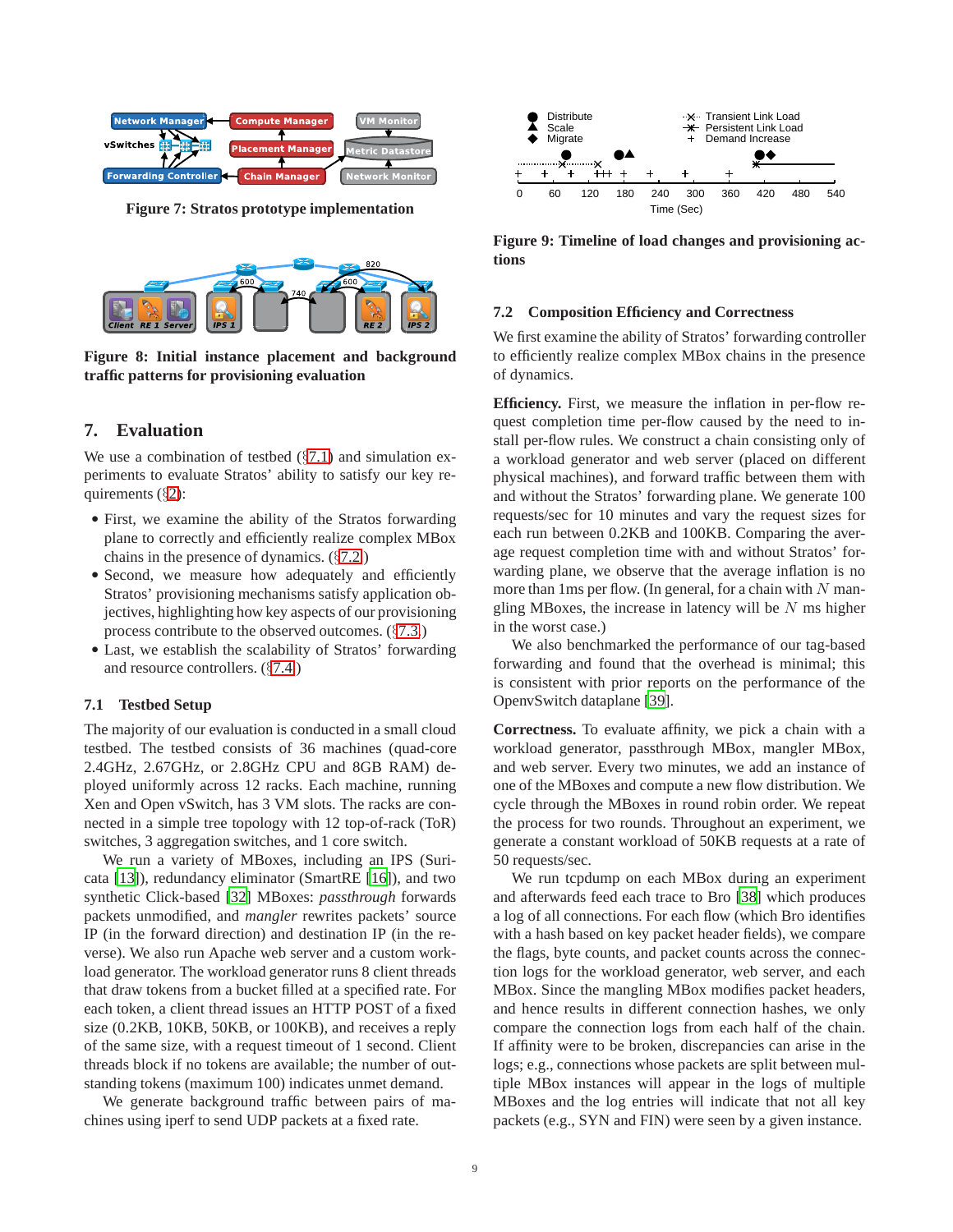We conducted the above experiment on two chains workload generator, passthrough, mangler, server and workload generator, passthrough, passthrough, server—and found no such discrepancies in the logs, thus affirming that Stratos' steering ensures affinity.

We note that our approach of unsharing MBoxes to handle mangling is correct by construction; nevertheless, we also validated the correctness using a similar logging approach. We do not discuss this in the interest of brevity.

#### <span id="page-9-0"></span>**7.3 Provisioning Adequacy and Efficiency**

We use a single chain consisting of a workload generator, an RE MBox, an IPS MBox, and a web server. Two initial instances of each MBox are placed at fixed locations, as shown in Figure [8,](#page-8-3) to simulate placements that might occur in a cloud with existing tenants. The workload we use (the *Demand* line in Figure [10\(a\)\)](#page-10-0) starts with 90 requests/sec and increases by 10 requests/sec at varying frequencies to reach an ending rate of 175 requests/sec after 9 minutes; the size of each request is 100KB.

Throughout the experiment, we apply three different background traffic patterns, shown in Figure [8:](#page-8-3) (*i*) at experiment start, 600Mbps of traffic is exchanged between a pair of racks under each of two aggregation switches; (*ii*) 75 seconds into the experiment, the background traffic switches to 740Mbps between a rack under each of the two aggregation switches, and this lasts for 1 minute; (*iii*) roughly 6.75 minutes into the experiment, the background traffic switches to 820Mbps between a pair of racks under one of the aggregation switches.

**An illustrative run.** The provisioning actions taken by Stratos, along with workload and link load changes are shown in Figure [9.](#page-8-4) Stratos leverages each of its provisioning mechanisms at appropriate points in the scenario: flow distribution occurs when transient network load shifts (and before all other provisioning action), scaling occurs following a significant increase in demand, and migration occurs when a persistent network load is introduced. We validate each of the actions below in our discussion of how well Stratos addresses application objectives and efficiency.

To understand how different pieces contribute to Stratos' performance, we compare Stratos against three alternative designs that progressively exclude specific Stratos components: (1) *HeavyWgt*, a system that does not proactively use flow distribution to alleviate bottlenecks but only invokes it after scaling or migration events; (2) *LocalView*, which is similar to HeavyWgt, except that it only monitors the CPU, memory, and network link consumption at VMs to identify bottlenecks, and initiates scaling (it does not consider network effects beyond access links of VMs, and hence it does not try migration); and (3) *UniformFlow*, which is similar to LocalView, except flows are uniformly distributed across MBox instances (as opposed to invoking Stratos' flow distribution) following horizontal scaling.

**Application Objectives.** While the design of Stratos is quite general and can accommodate many different types of application SLOs (i.e., in our evaluation, we consider two such metrics – throughput and request backlog – shown in Figure [10\(a\)](#page-10-0) to illustrate Stratos' ability to satisfy application objectives. Specifically, we configure Stratos to initiate the provisioning process (Figure [5\)](#page-5-2). whenever average request latency exceeds 45ms and/or the backlog exceeds 10 requests for at least a 10 second time period.

Figure [10\(a\)](#page-10-0) shows that Stratos' provisioning actions restore application performance to acceptable levels relatively quickly: within 10 secs during the transient link load change (that occurs at 75 secs) and the demand spike (that occurs at 155 secs), and within  $\approx$  50 secs when the persistent link load change occurs (at 405 secs). The response takes longer in the latter case because migration is more heavyweight than flow distribution or scaling; it takes 45 secs to perform a VM launch (35 secs) and termination (10 secs), plus there is a 20 sec delay between flow distribution and detection of network bottlenecks while Stratos waits to see if flow distribution was sufficient to address the bottleneck. Overall, with Stratos, application requests served closely tracks application demand.

Excluding Stratos components leads to inefficiency and/or inability to meet application objectives. Consider the time period with transient network load: HeavyWgt and LocalView have clear gaps between the demand and served load, and a full backlog. (As noted in §[7.1,](#page-8-2) the maximum backlog is 100 requests.) LocalView has no appropriate mechanism to address this bottleneck at all, and application performance suffers. Without flow distribution as a firstorder provisioning option, HeavyWgt attempts horizontal scaling. While this succeeds eventually, request have backlogged in the interim, HeavyWgt ends up using more instances than absolutely necessary, and management overhead (to launch a VM) is higher.

There is no bottleneck with UniformFlow at this point in the scenario because the starting flow distribution sends only half of the application workload over the link with the transient load, and there is sufficient capacity remaining on the link to handle this fraction of the load. For comparison, Stratos' initial flow distribution sends the entire workload across the affected link, but Stratos invokes flow distribution again when the transient network load occurs to reduce this load to half, resulting in the same situation as UniformFlow.

Now consider the time period with persistent congestion. Recall that such bottlenecks occur infrequently [\[19](#page-12-19)]. Stratos' backlog is better than all alternatives except HeavyWgt. In contrast with Stratos, which first attempts flow distribution for scalability reasons, HeavyWgt addresses the network bottleneck directly by invoking migration. View across the timeline, Stratos is better in all respects than HeavyWgt: it invokes strictly fewer heavy weight operations (such as VM launch), it results in lesser backlog on average, and it uses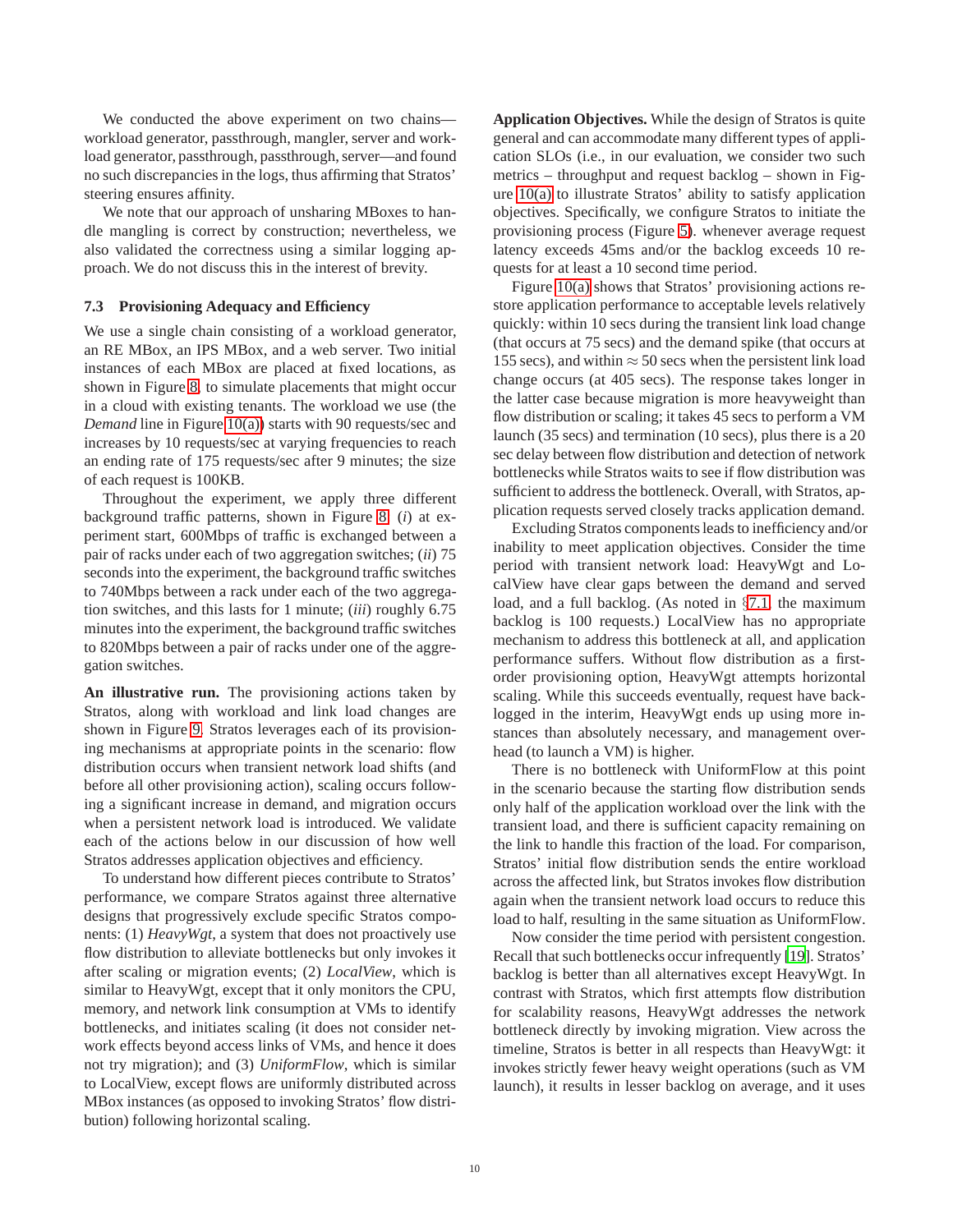<span id="page-10-0"></span>

**Figure 10: Provisioning decisions and application throughput and backlog under various systems**

<span id="page-10-1"></span>

|                 | # MBox           |                    | <b>Avg IPS CPU</b> Avg Link Utilization |                    |
|-----------------|------------------|--------------------|-----------------------------------------|--------------------|
| <b>System</b>   | <b>Instances</b> | <b>Utilization</b> |                                         | ToR-Agg   Agg-Core |
| <b>Stratos</b>  |                  | 70%                | 128Mbps                                 | 144Mbps            |
| <b>HeavyWgt</b> | 6                | 65%                | 128Mbps                                 | 165Mbps            |
| LocalView       |                  | 53%                | 145Mbps                                 | 146Mbps            |
| UniformFlow     | 6                | 64%                | 145Mbps 188Mbps                         |                    |

**Table 2: Efficiency under various systems**

resources at least as efficiently (a topic we will cover in more detail shortly).

We found that Stratos' performance is similarly competitive with respect to application latency as well. We omit the results for brevity.

**Efficiency.** We examine Stratos' provisioning efficiency from three perspectives: number of MBox instances required, compute resource utilization, and network link utilization.

The number of MBox instances used to satisfy application objectives has a direct impact on the costs (for cloud infrastructure, MBox licensing, etc.) incurred by tenants. Stratos is highly effective at optimizing this metric. The RE MBox is never scaled or migrated in any of our experiments, as the packet processing capacity of a single RE instance is  $\approx$ 3x higher than a single IPS instance. In contrast, the IPS MBox is horizontally scaled once with Stratos and 2-3 times with the other system designs. The extra MBox instances launched by the other systems (Table [2\)](#page-10-1) hurt efficiency.

Directly related to instance count is the utilization of each instance, where higher is better as it indicates that MBox resources are being used effectively. Table [2](#page-10-1) shows the average CPU utilization of the IPS instances. With Stratos the average utilization (70%) is 15% less than our CPU utilization threshold for compute bottlenecks (85%). In contrast, other systems have 5% to 17% lower average CPU utilization compared to Stratos.

Finally, network link utilization indicates the likelihood of future network load changes inducing bottlenecks that affect the MBox chains. Table [2](#page-10-1) shows the average bandwidth the chain utilizes on top-of-rack switch to aggregation switch links (4 links are used) and aggregation switch to core switch links (2 links are used). We observe that the both the ToR-Agg and Agg-Core links have the lowest utilization with Stratos, while UniformFlow (the most naive approach) is the worst.

#### **7.3.1 Provisioning at Scale**

To examine Stratos's ability to efficiently satisfy application objectives across many MBox chains, we use a custom simulation framework. Our simulator places 200 chains within a 500-rack data center. The data center is arranged in a tree topology with 10 VM slots per rack and a capacity of 1Gbps on each network link. All chains have the same elements and initial instance counts: workload generators (3 instances), MBox-A (2), MBox-B (1), MBox-C (2), and servers (4); the capacity of each MBox instance is fixed at 60, 50, and 110Mbps, respectively, and the workload from each generator is 100Mbps. We perform flow distribution and horizontal scaling (no migration) for each chain until its full demand is satisfied or no further performance gain can be achieved.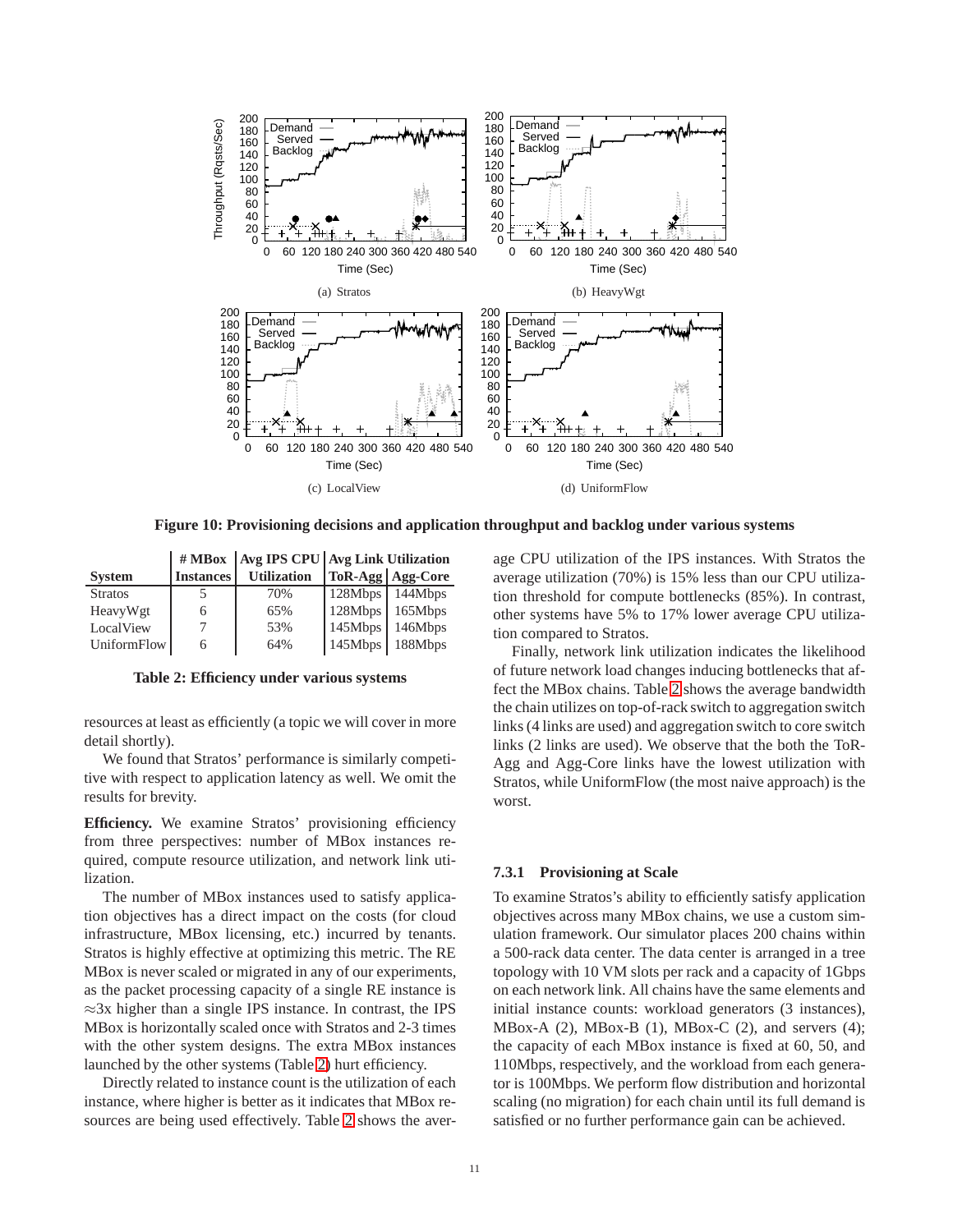<span id="page-11-2"></span><span id="page-11-1"></span>

**Figure 11: Simulation results to evaluate the efficiency of Stratos with a larger deployment**

For ease of visualization and brevity, we only show the results comparing Stratos vs. UniformFlow, noting that the other solution strategies fall in between these two extremes.

**Application Objectives.** We first look at the fraction of each chain's demand that can be satisfied using Stratos and UniformFlow (Figure [11\(a\)\)](#page-11-1). With Stratos, at least 30% of the demand for all chains is satisfied, with 85% of demand satisfied for 40% of the chains. In contrast, with UniformFlow, only 20% of chains have at least 30% of their demand satisfied.

**Efficiency.** Next, we examine how well the MBox instances are utilized. Figure [11\(b\)](#page-11-2) shows, for each chain, the volume of traffic served divided by the number of instances used. With Stratos, 90% of instances process at least 5Mbps of traffic and 50% process more than 12Mbps; with Uniform-Flow, 90% of instances process less than 5Mbps of traffic and 50% process less than 3Mbps.

Lastly, we examine the amount of inter-rack traffic generated by each chain (Figure [11\(c\)\)](#page-11-3). Interestingly, with Stratos, a higher percent of the network is utilized by chains. This is because network-aware flow distribution allows chains to scale up more and more closely match their demand, thereby pushing more bytes out into the data center network. On the whole, the network is more effectively utilized.

## <span id="page-11-0"></span>**7.4 Scalability of Controllers**

The primary tasks of Stratos' resource controller are monitoring application performance, computing flow distributions, and placing/migrating instances. We can leverage prior techniques for scalable monitoring [\[29](#page-12-36)], so we focus on the resource controller's ability to perform the later two tasks for large clouds and many tenants.

We run the resource controller on a machine with an 8core 2.27GHz CPU and 12GB of RAM. We assume a data center topology consisting of 20K racks, with 20 machines per rack, 625 aggregation switches, and 20 core switches. Inter-rack bandwidth and chain traffic volume metrics are randomly generated. We initially place 1000 tenants with 3 MBox chains each. Subsequently, we invoke either flow distribution or placement for many tenants in parallel, measuring the latency required to complete each task and the maximum sustained number of operations per second.

<span id="page-11-4"></span><span id="page-11-3"></span>

| API                 |     |       | <b>Ops/Sec</b>   Latency   Coordinated? |
|---------------------|-----|-------|-----------------------------------------|
| Flow distribution I | -51 | 183ms |                                         |
| Placement           | 67  | 506ms |                                         |

**Table 3: Scalability of primary provisioning tasks**

Table [3](#page-11-4) summarizes our findings. We observe that computing a flow distribution for a single tenant takes, on average, 701ms. Our prototype spends a large fraction of this time performing file I/O; solving the LP using CPLEX takes only 183ms. One controller instance can compute 51 flow distributions/sec, but we can significantly increase this capacity by running additional instances of the *chain manager* module (§[6\)](#page-7-2) and assigning subsets of tenants to each instance, as no synchronization between tenants is required when computing flow distributions. For placements, the sustained rate is 67 placements/sec, each of which takes 506ms on average. Placement must be coordinated among tenants, making it inherently less scalable. However, the data center can be divided into sections, with a separate *placement manager* responsible for each section. Moreover, placement (and migration) is invoked less frequently than flow distribution, requiring a lower operational capacity.

Stratos' forwarding controller can be scaled using existing approaches [\[33\]](#page-12-37); we exclude a scalability analysis for brevity.

# **8. Conclusions**

Enterprises today cannot correctly and efficiently deploy virtual middleboxes to improve the performance and security of cloud-based applications. The challenges arise as a combination of two related factors: (1) the closed and proprietary nature of middlebox behaviors (e.g., resource consumption and packet modifications) and (2) the dynamic and shared nature of the cloud deployments.

To address this challenge, we designed a network-aware orchestration layer called Stratos. Stratos allows tenants to realize arbitrarily complex logical topologies by abstracting away the complexity of efficient MBox composition and provisioning. First, to ensure correct forwarding, even in the presence of middlebox mangling and dynamic provisioning, Stratos' forwarding controller combines lightweight software-defined networking mechanisms that also exploits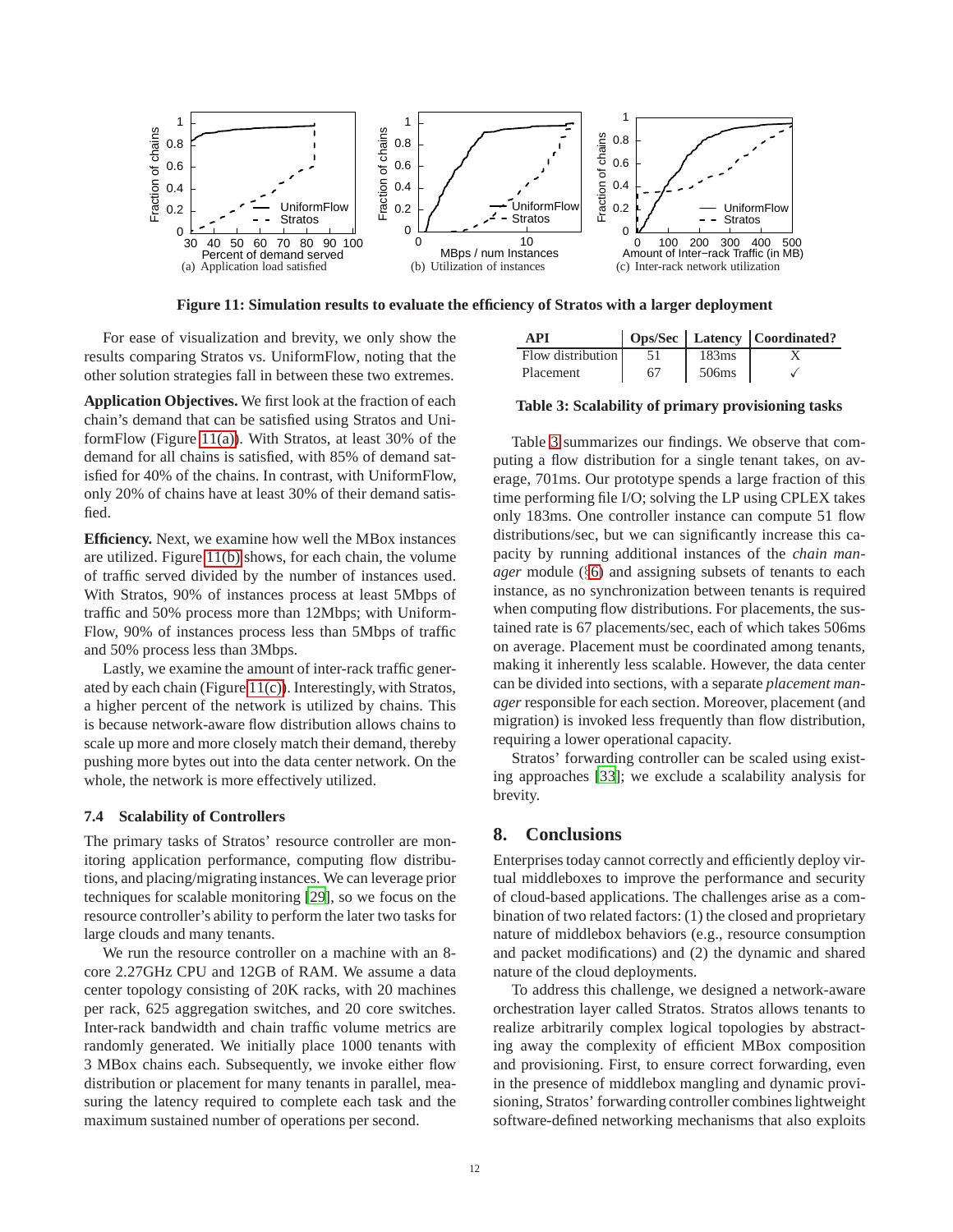the virtualized nature of the deployment. Second, Stratos' provisioning controller provides a scalable network-aware strategy that synthesizes and extends techniques from traffic engineering, elastic scaling, and VM migration.

Using testbed-based live workloads and large-scale simulations, we showed that: (1) Stratos ensures efficient and correct composition; (2) Stratos' control logic can easily scale to several hundred tenants even on a single server; and (3) Stratos generates scalable yet near-optimal provisioning decisions and outperforms a range of strawman solutions illustrating that all the components in Stratos' provisioning logic contribute to the overall benefits.

# **References**

- <span id="page-12-3"></span>[1] Amazon web services. <http://aws.amazon.com>.
- <span id="page-12-0"></span>[2] Aryaka WAN Optimization. <http://www.aryaka.com>.
- <span id="page-12-31"></span>[3] Cplex. [http://ibm.com/software/commerce/](http://ibm.com/software/commerce/optimization/cplex-optimizer) [optimization/cplex-optimizer](http://ibm.com/software/commerce/optimization/cplex-optimizer).
- <span id="page-12-4"></span>[4] Embrane: Powering virtual network services. [http://](http://embrane.com) [embrane.com](http://embrane.com).
- <span id="page-12-14"></span>[5] Floodlight openflow controller. [http://floodlight.](http://floodlight.openflowhub.org) [openflowhub.org](http://floodlight.openflowhub.org).
- <span id="page-12-5"></span>[6] Midokura – network virtualization for public and private clouds. <http://midokura.com>.
- <span id="page-12-6"></span>[7] One convergence. <http://oneconvergence.com>.
- <span id="page-12-30"></span>[8] Open vSwitch. <http://openvswitch.org>.
- <span id="page-12-7"></span>[9] Plumgrid: Virtual network infrastructure. [http://](http://plumgrid.com) [plumgrid.com](http://plumgrid.com).
- <span id="page-12-13"></span>[10] Right Scale. <http://rightscale.com>.
- <span id="page-12-1"></span>[11] Silverpeak wan optimization. [http://www.](http://www.computerworld.com/s/article/9217298/Silver_Peak_unveils_multi_gigabit_WAN_optimization_appliance) [computerworld.com/s/article/9217298/](http://www.computerworld.com/s/article/9217298/Silver_Peak_unveils_multi_gigabit_WAN_optimization_appliance) [Silver\\_Peak\\_unveils\\_multi\\_gigabit\\_WAN\\_](http://www.computerworld.com/s/article/9217298/Silver_Peak_unveils_multi_gigabit_WAN_optimization_appliance) [optimization\\_appliance](http://www.computerworld.com/s/article/9217298/Silver_Peak_unveils_multi_gigabit_WAN_optimization_appliance).
- <span id="page-12-9"></span>[12] Snort. <http://snort.org>.
- <span id="page-12-2"></span>[13] Suricata. <http://openinfosecfoundation.org>.
- <span id="page-12-32"></span>[14] Xen. <http://xen.org>.
- <span id="page-12-25"></span>[15] A. Anand, C. Muthukrishnan, A. Akella, and R. Ramjee. Redundancy in Network Traffic: Findings and Implications. In *SIGMETRICS*, 2009.
- <span id="page-12-33"></span>[16] A. Anand, V. Sekar, and A. Akella. SmartRE: An Architecture for Coordinated Network-wide Redundancy Elimination. In *SIGCOMM*, 2009.
- <span id="page-12-28"></span>[17] P. Bahl, R. Chandra, A. Greenberg, S. Kandula, D. Maltz, and M. Zhang. Towards Highly Reliable Enterprise Network Services Via Inference of Multi-level Dependencies. In *SIG-COMM*, 2007.
- <span id="page-12-21"></span>[18] H. Ballani, P. Costa, T. Karagiannis, and A. Rowstron. Towards Predictable Datacenter Networks. In *SIGCOMM*, 2011.
- <span id="page-12-19"></span>[19] T. Benson, A. Akella, and D. A. Maltz. Network traffic characteristics of data centers in the wild. In *IMC*, 2010.
- <span id="page-12-12"></span>[20] T. Benson, A. Akella, A. Shaikh, and S. Sahu. CloudNaaS: A Cloud Networking Platform for Enterprise Applications. In *SoCC*, 2011.
- <span id="page-12-15"></span>[21] M. Boucadair, C. Jacquenet, R. Parker, D. Lopez, P. Yegani, J. Guichard, and P. Quinn. Differentiated Network-Located Function Chaining Framework. Internet-Draft draft-boucadair-network-function-chaining-02, IETF Secretariat, July 2013.
- <span id="page-12-16"></span>[22] M. Casado, M. J. Freedman, J. Pettit, J. Luo, N. McKeown, and S. Shenker. Ethane: taking control of the enterprise. In *SIGCOMM*, 2007.
- <span id="page-12-17"></span>[23] M. Dobrescu, K. Argyarki, and S. Ratnasamy. Toward Predictable Performance in Software Packet-Processing Platforms. In *NSDI*, 2012.
- <span id="page-12-18"></span>[24] M. Dobrescu, N. Egi, K. Argyraki, B.-G. Chun, K. Fall, G. Iannaccone, A. Knies, M. Manesh, and S. Ratnasamy. RouteBricks: exploiting parallelism to scale software routers. In *SOSP*, 2009.
- <span id="page-12-20"></span>[25] H. Dreger, A. Feldmann, V. Paxson, and R. Sommer. Predicting the resource consumption of network intrusion detection systems. In *RAID*, 2008.
- <span id="page-12-10"></span>[26] S. K. Fayazbakhsh, V. Sekar, M. Yu, and J. C. Mogul. Flow-Tags: Enforcing Network-Wide Policies in the Presence of Dynamic Middlebox Actions. In *HotSDN*, 2013.
- <span id="page-12-24"></span>[27] A. Ghodsi, V. Sekar, M. Zaharia, and I. Stoica. Multi-Resource Scheduling for Packet Processing. In *SIGCOMM*, 2012.
- <span id="page-12-11"></span>[28] V. Heorhiadi, M. K. Reiter, and V. Sekar. New Opportunities for Load Balancing in Network-Wide Intrusion Detection Systems. In *CoNEXT*, 2012.
- <span id="page-12-36"></span>[29] N. Jain, D. Kit, P. Mahajan, P. Yalagandula, M. Dahlin, and Y. Zhang. Star: self-tuning aggregation for scalable monitoring. In *VLDB*, 2007.
- <span id="page-12-8"></span>[30] D. A. Joseph, A. Tavakoli, and I. Stoica. A Policy-aware Switching Layer for Data Centers. In *SIGCOMM*, 2008.
- <span id="page-12-26"></span>[31] P. Kazemian, G. Varghese, and N. McKeown. Header space analysis: static checking for networks. In *NSDI*, 2012.
- <span id="page-12-34"></span>[32] E. Kohler, R. Morris, B. Chen, J. Jannotti, and M. F. Kaashoek. The Click modular router. *TOCS*, 18:263–297, 2000.
- <span id="page-12-37"></span>[33] T. Koponen, M. Casado, N. Gude, J. Stribling, L. Poutievski, M. Zhu, R. Ramanathan, Y. Iwata, H. Inoue, T. Hama, and S. Shenker. Onix: a distributed control platform for large-scale production networks. In *OSDI*, 2010.
- <span id="page-12-22"></span>[34] K. LaCurts, S. Deng, A. Goyal, and H. Balakrishnan. Choreo: Network-Aware Task Placement for Cloud Applications. In *IMC*, 2013.
- <span id="page-12-29"></span>[35] A. Lakshman and P. Malik. Cassandra: a decentralized structured storage system. *SIGOPS Oper. Syst. Rev.*, 44(2):35–40, Apr. 2010.
- <span id="page-12-23"></span>[36] X. Meng, V. Pappas, and L. Zhang. Improving the Scalability of Data Center Networks with Traffic-aware Virtual Machine Placement. In *INFOCOM*, 2010.
- <span id="page-12-27"></span>[37] M. Moshref, M. Yu, A. Sharma, and R. Govindan. vCRIB: Virtualized Rule Management in the Cloud. In *HotCloud*, 2012.
- <span id="page-12-35"></span>[38] V. Paxson. Bro: a system for detecting network intruders in real-time. In *USENIX Security Symposium (SSYM)*, 1998.